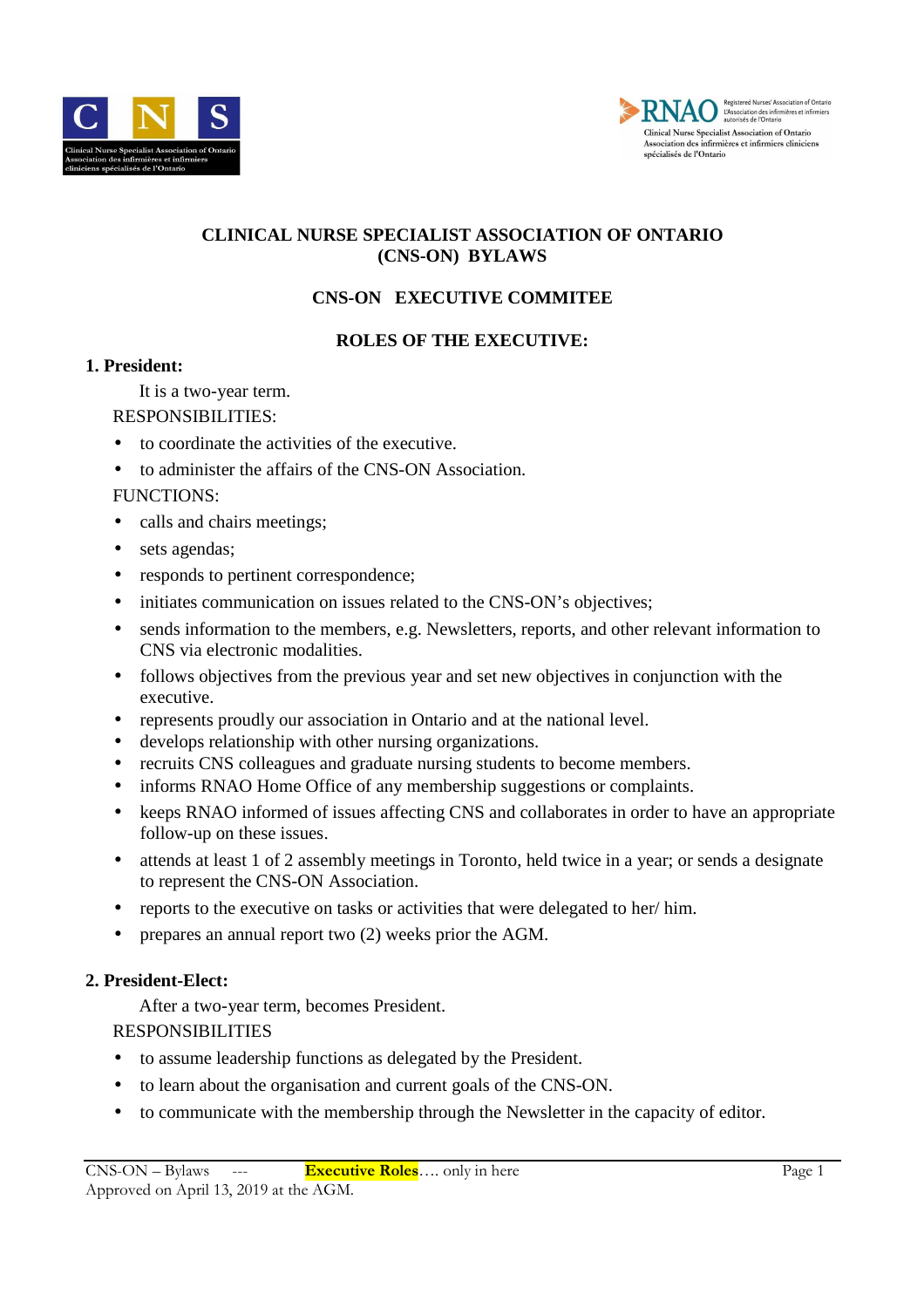



### FUNCTIONS:

- asks the support of the executive members in writing an article for each Newsletter.
- solicits the input of CNS members in writing an article for each Newsletter.
- writes and distributes the Newsletter (minimum of 2 times per year).
- supports the President for the activities of the association.
- assists the President with correspondence and organizational responsibilities.
- reports to the executive on tasks or activities that were delegated to her/ him.
- prepares an annual report three (3) weeks prior the AGM and submits to the President.

### **3. Past-President:**

After a two-year term as President, becomes Past-President for one (1) year. RESPONSIBILITIES:

- to provide continuity between past and current executive.
- to assist with long term planning.

FUNCTIONS:

- assists the President with short-term and long-term planning.
- supports the new President for the activities of the association.
- assists the President with correspondence and organizational responsibilities.
- reports to the executive on tasks or activities that were delegated to her/ him.
- prepares an annual report three (3) weeks prior the AGM and submits to the President.

### **4. Director of Finance:**

It is a two-year term.

RESPONSIBILITIES:

- to keep current and accurate record of expenses and credits.
- to prepare, in consultation with the President, an Annual budget to be approved by the Executive at the latest in January of each year.
- to verify the amounts received in accordance with the membership numbers of our association and to report to the Executive.
- to ensure that all expenses are paid within one month received.
- to keep the President informed if any financial issues arise. FUNCTIONS:
- monitors the incomes and expenses of the association.
- monitors the bank statements to ensure that all incomes and expenses are recorded.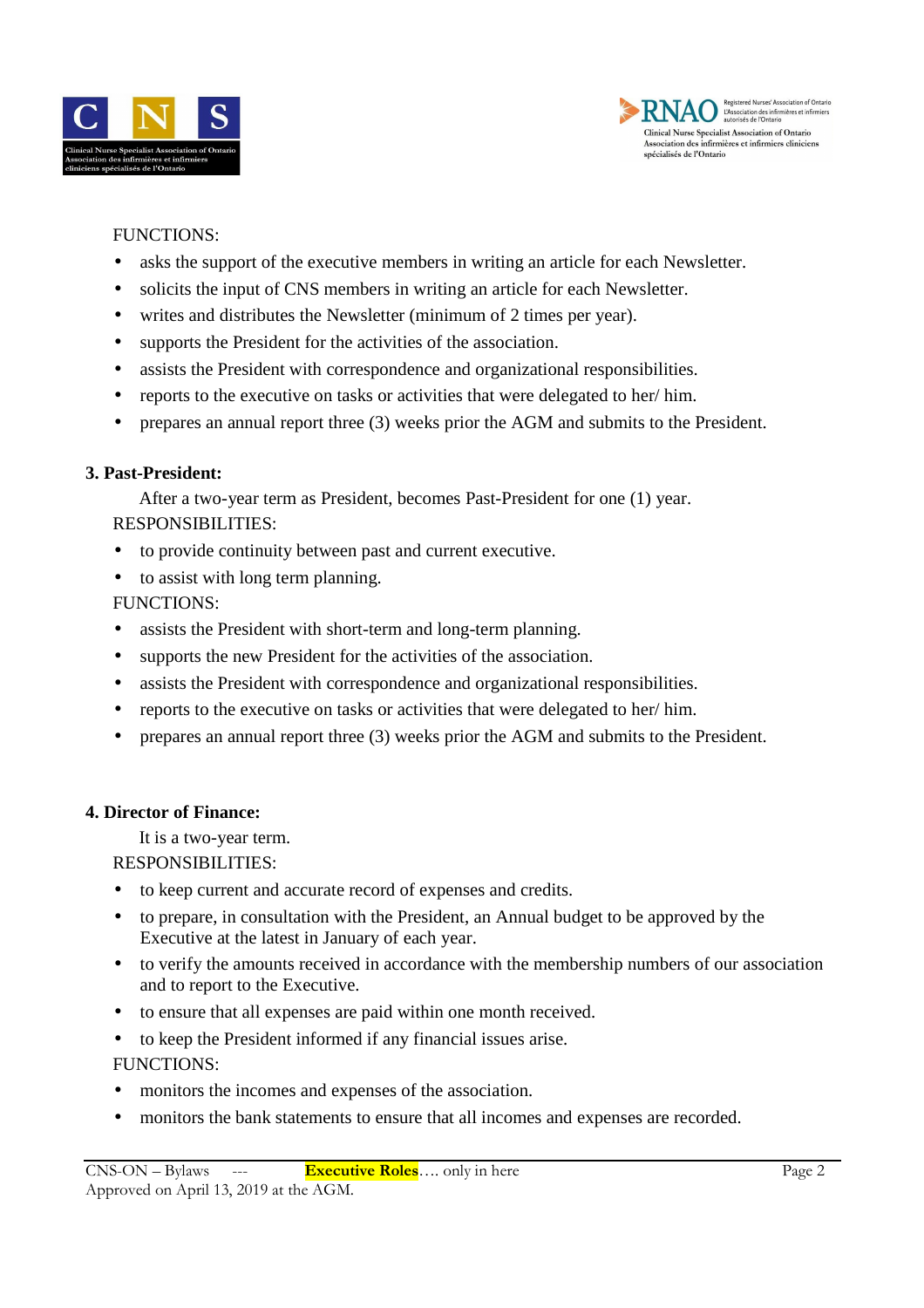



- pays accounts owing in accordance to the approved budget.
- prepares a financial report for executive meetings.
- prepares and presents an Annual financial report to the executive members and then at the AGM.
- prepares and submits the Annual financial statements to RNAO home office (Director of Finance).
- reports to the executive on tasks or activities that were delegated to her/ him.
- prepares an annual report three (3) weeks prior the AGM and submits to the President.

### **5. Director of Communication and Secretary:**

It is a two-year term.

RESPONSIBILITY:

• to keep records of executive, of general, and of annual meetings.

FUNCTIONS:

- takes and distributes minutes of meetings to the executive.
- submits list of current executive members of CNS-ON to President, list to be forwarded to RNAO home office (e.g. September).
- helps enhance the profile of the association and its work by letting the Communications' Department at RNAO Home Office know about events you think deserve coverage or attention.
- establishes working relationships with reporters in media outlets in your region / and in regard to the specialty areas.
- informs RNAO Home Office about media coverage members receive as a result of interviews with local media outlets
- attends one (1) assembly meeting in Toronto or suggests a designate to the President to represent the CNS-ON Association.
- reports to the executive on tasks or activities that were delegated to her/ him.
- prepares an annual report three (3) weeks prior the AGM and submits to the President.

## **6. Director of Membership and Services:**

It is a two-year term.

RESPONSIBILITY:

• to coordinate all activities related to recruitment and retention of members.

FUNCTIONS:

• identifies the number of members by contacting the RNAO membership dept. at home office (minimum 3 times per year - January, April, and end of October).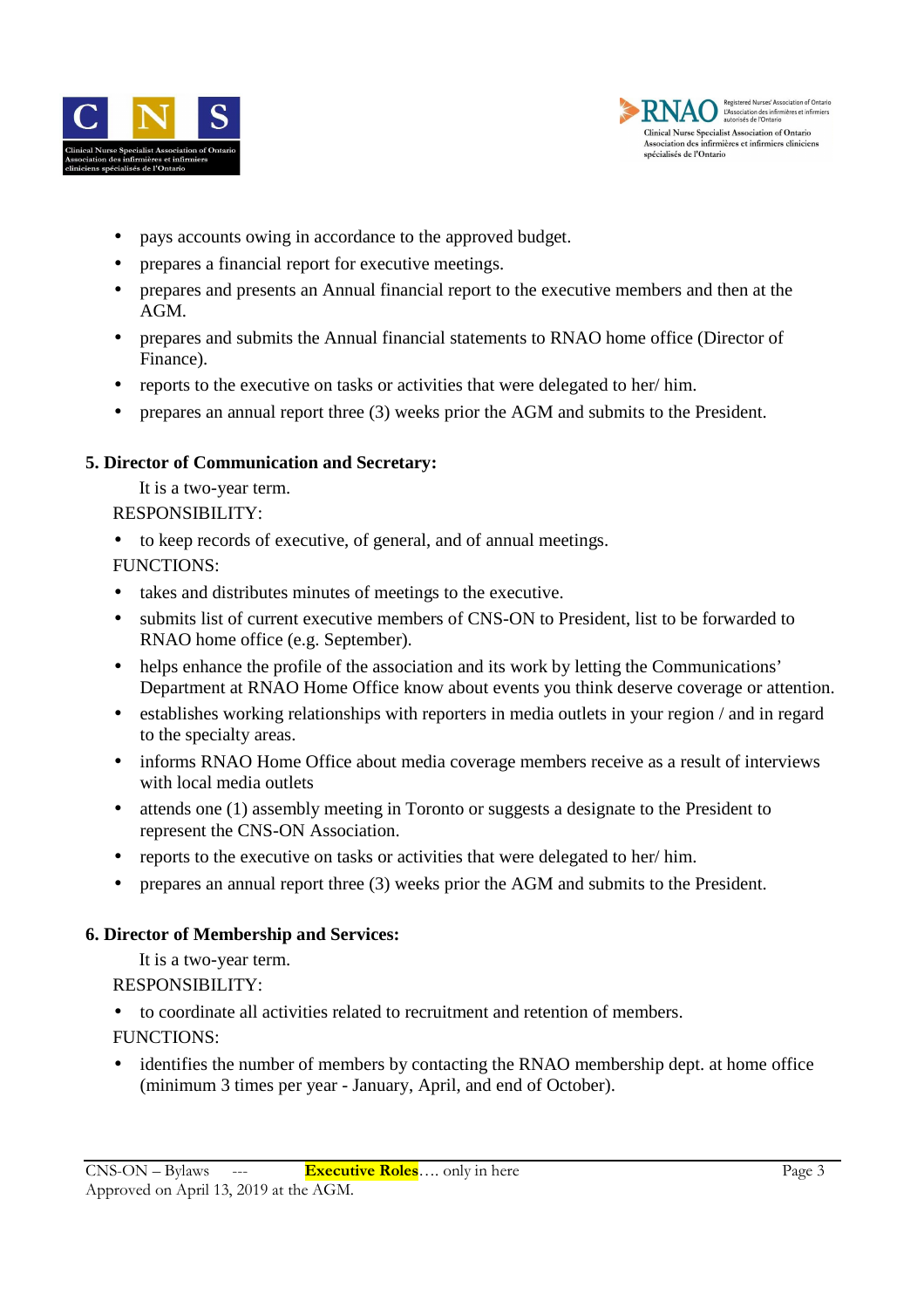



- verifies with the membership dept. of RNAO home office (at the latest in December), to ensure that all executive members are current with their membership of CNS-ON and provides a report to the President.
- responds to membership queries related to joining our association.
- updates the CNS-ON membership brochure as needed.
- reports to the executive on tasks or activities that were delegated to her/ him.
- prepares an annual report three (3) weeks prior the AGM and submits to the President.

## **7. Director for Policy, Practice, and Political Action:**

It is a two-year term.

RESPONSIBILITIES:

- to coordinate activities and intervention related to policies and practices.
- to identify issues related to nursing and CNS practice and to inform the executive committee. FUNCTIONS:
- assesses the political situation.
- chairs the planning committee that reviews issues and/ or initiatives of the association.
- represents the political action initiatives on the behalf of the CNS Association as delegated by the President.
- forms relationships with other nursing associations and / or organizations as needed.
- acts as a consultant for the executive on political matters.
- reports to the executive on tasks or activities that were delegated to her/ him.
- prepares an annual report three (3) weeks prior the AGM and submits to the President.

## **8. Director of Research and Education:**

It is a two-year term.

RESPONSIBILITIES:

- to coordinate educational activities or programs of the CNS-ON Association.
- to coordinate the review of research relevant to the CNS and report the findings to the Executive.

## FUNCTIONS:

- chairs the planning committee for the development of educational sessions.
- assesses the educational needs of the membership.
- acts as a consultant for the executive on educational matters.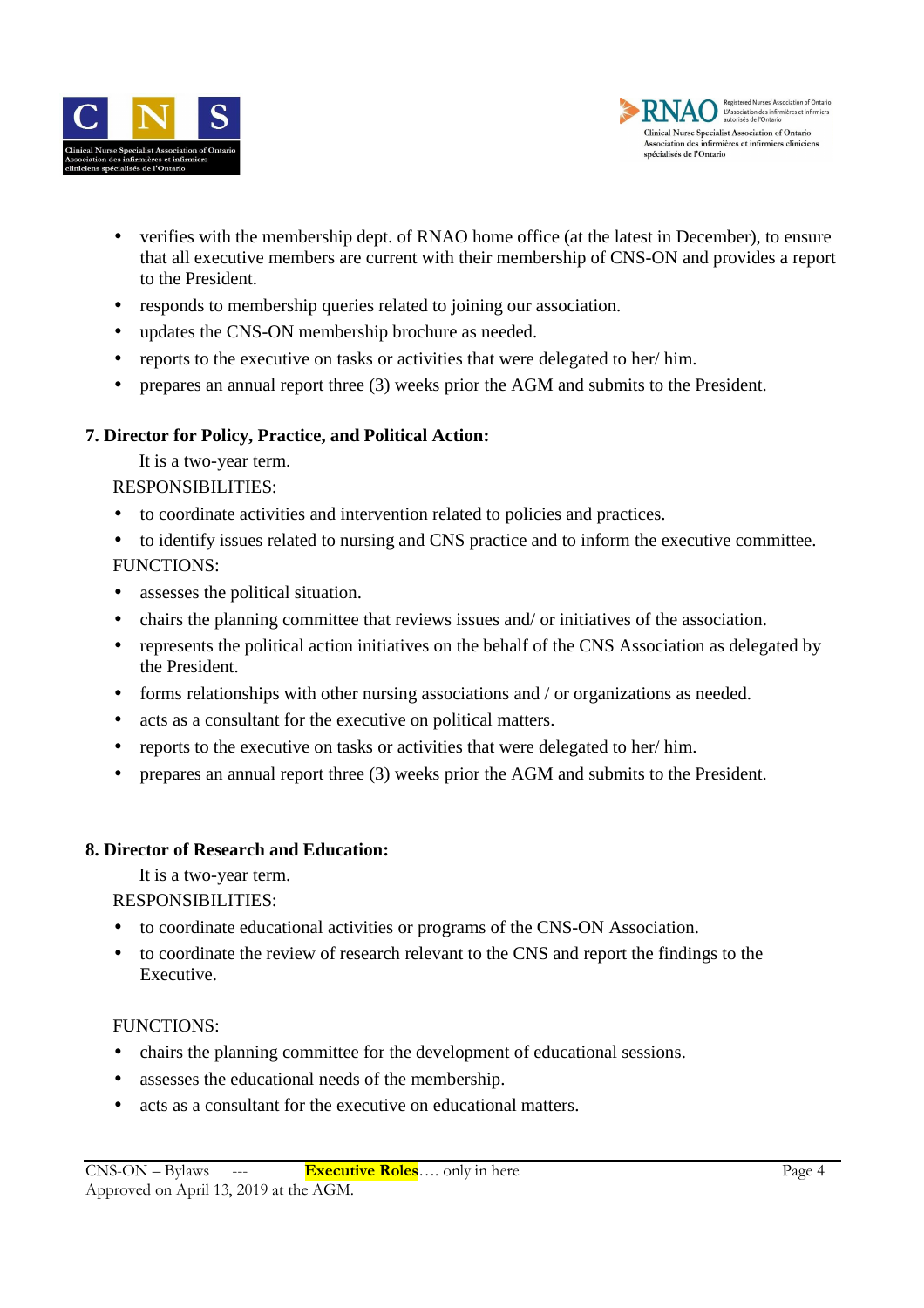



- acts as a consultant for the executive on research matters.
- recommends to the executive actions to be taken regarding research or for collaboration.
- reports to the executive on tasks or activities that were delegated to her/ him.
- prepares an annual report three (3) weeks prior the AGM and submits to the President.

### **9. ENO Social Media:**

It is a two-year term.

### RESPONSIBILITIES:

- to assist the CNS-ON Association in being visible on social media.
- to keep a positive image of the CNS while improving visibility.
- FUNCTIONS:
- coordinates the social media activities.
- serves as a liaison with the executive and activities on social media about issues arising.
- reports to the executive on tasks or activities that were delegated to her/ him.
- prepares an annual report three (3) weeks prior the AGM and submits to the President.

## **10. ENO Workplace liaison:**

It is a two-year term.

### RESPONSIBILITIES:

- to assist the executive in recruiting more CNS members.
- to improve visibility of our association in workplaces where possible.

## FUNCTIONS:

- coordinates communication to be circulated to workplace CNS members.
- collaborates with RNAO home office in facilitating the recruitment of new members.
- serves as a liaison with local workplace liaisons.
- reports to the executive on tasks or activities that were delegated to her/ him.
- prepares an annual report three (3) weeks prior the AGM and submits to the President.

## **11. Graduate Nursing Student Representative:**

It is a two-year term.

Preferably a graduate nursing student from a Master in Nursing with a CNS stream in Ontario. RESPONSIBILITIES:

- to assist the executive in recruiting more CNS members.
- to develop and maintain a connection with nursing graduate students in Ontario.
- to improve visibility of our association with nursing graduate students in Ontario.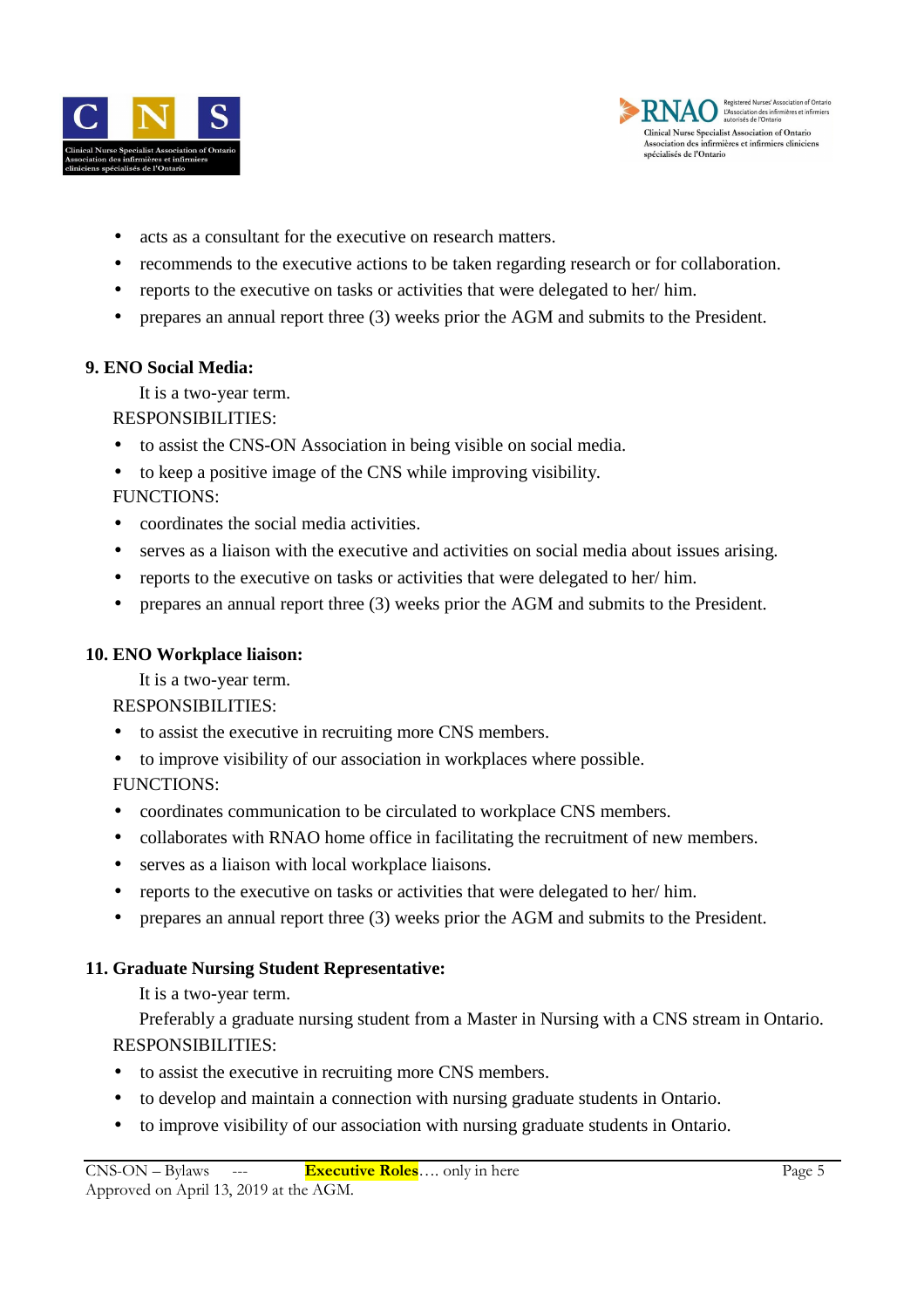



### FUNCTIONS:

- coordinates communication to be circulated to nursing graduate students.
- invites nursing graduate students to write articles from their nursing perspective on the role of CNS.
- serves as a liaison with schools or faculties of graduate nursing programs in Ontario.
- reports to the executive on tasks or activities that were delegated to her/ him.
- prepares an annual report three (3) weeks prior the AGM and submits to the President.

### **TERMS OF REFERENCE**

### **PURPOSE:**

- 1) To represent members and to coordinate the activities of the CNS-ON;
- 2) To keep CNS members informed on CNS issues;
- 3) To provide liaison and collaborate with the Clinical Nurse Specialist Association of Canada (CNS-C / ICS-C) on issues of concern to both memberships;
- 4) To organize at least one meeting in person versus teleconferences or other such media;
- 5) To provide liaison and collaborate with the RNAO and CNA on issues of concern to the membership.

### **Quorum**

- **a.** A quorum for a meeting of the Executive Committee shall be a majority of the executive members  $(50% + 1)$ .
- **b.** Any questions arising at a meeting of the Executive Committee shall be decided by a majority vote of the members present. In case of a tie, the President shall have an extra vote.

#### **Vacancy**

- **a.** In the event that an officer shall cease to act, the Executive Committee shall, if the unexpired term thereof is less than one year, appoint a member of the Executive Committee or a new director from the general membership to fill such office for the unexpired term.
- **b.** In the event that the unexpired term exceeds one year, the Executive Committee shall arrange to fill such vacancy by holding an election at the next General Meeting (AGM).
- **c.** If no one applies or is elected into the vacant position, the executive may choose to fill the position or leave it vacant, depending of the situation arising.

### **Removal**

- a. Removal of an executive member may be possible by a majority vote by the executive committee. Reasons for removing an executive committee member may relate to the following:
	- Failure to comply with the conflict of interest and/or code of conduct policy requirements;
	- Inappropriate or disruptive participation and/or not engaging in effective discussion and decision-making;